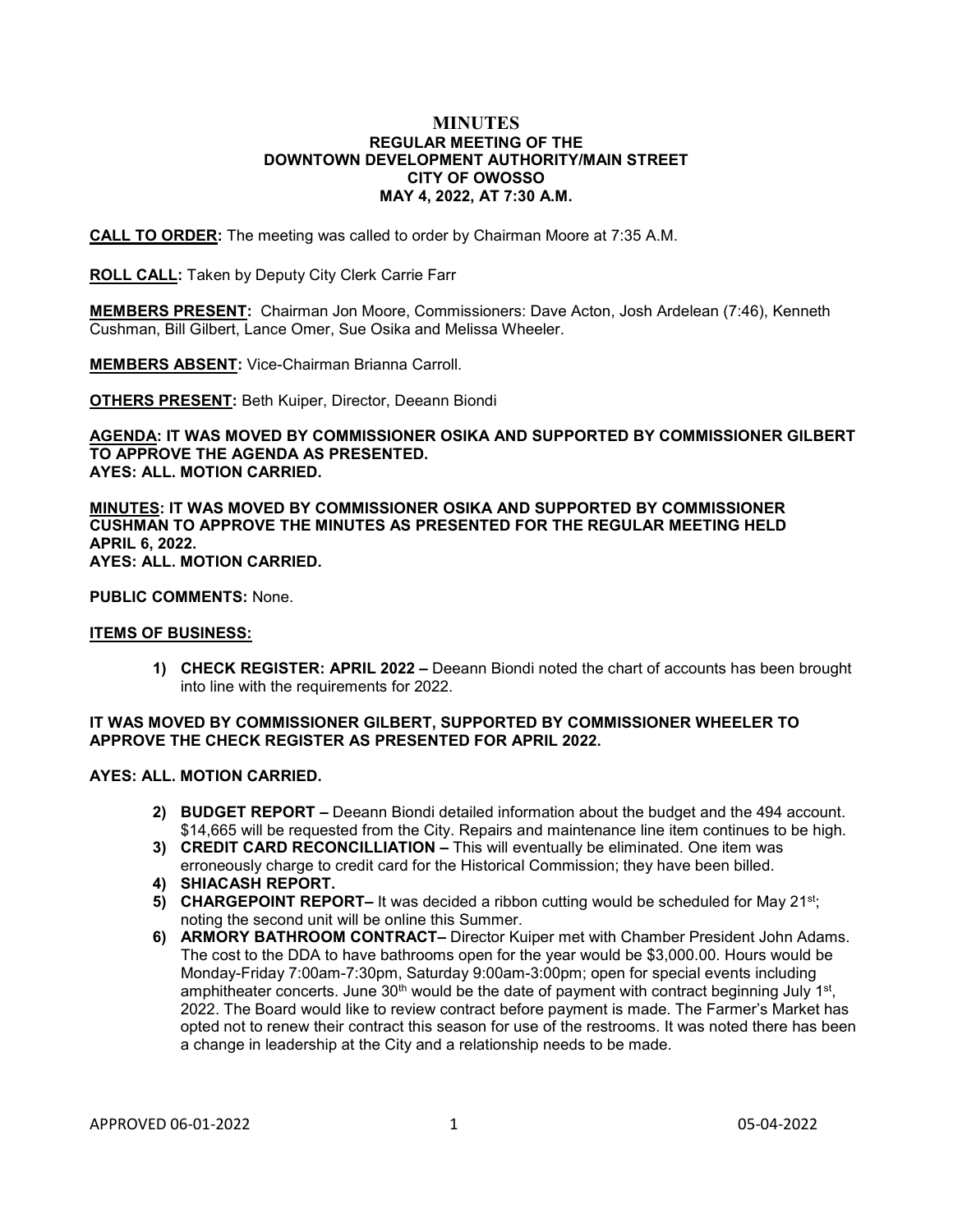# **MOTION BY COMMISSIONER OSIKA, SUPPORTED BY COMMISSIONER CUSHMAN TO APPROVE THE ONE YEAR ARMORY BATHROOM CONTRACT IN THE AMOUNT OF \$3,000.00 CONTINGENT UPON BOARD REVIEW OF THE CONTRACT BEFORE PAYMENT IS MADE.**

**AYES:** Chairman Jon Moore, Commissioners: Dave Acton, Josh Ardelean, Kenneth Cushman, Lance Omer, Sue Osika and Melissa Wheeler.

**NAYS:** Commissioner Bill Gilbert.

**ABSENT:** Vice Chair Brianna Carroll.

# **MOTION PASSED.**

**7) 2021-2022 AMENDED BUDGET–** Bond interest was renegotiated. The biggest adjustment was expenses for maintenance.

#### **MOTION BY COMMISSIONER CUSHMAN, SUPPORTED BY COMMISSIONER ARDELEAN TO APPROVE THE 2021-2022 AMENDED BUDGET AS PRESENTED. AYES: ALL. MOTION CARRIED.**

**8) 2022-2023 PROPOSED BUDGET–** Debt Service line item was added for clarity for auditing purposes. The expenses have been broken out in greater detail.

### **MOTION BY COMMISSIONER CUSHMAN, SUPPORTED BY COMMISSIONER ARDELEAN TO APPROVE THE 2022-2023 PROPOSED BUDGET AS PRESENTED. AYES: ALL. MOTION CARRIED.**

**9) L4029 –** Sets tax rate to be collected. Due to Headlee Rollback, DDA is not collecting full 2 mils.

### **MOTION BY COMMISSIONER ARDELEAN, SUPPORTED BY COMMISSIONER GILBERT TO APPROVE THE L4029 TO BE SIGNED AS PRESENTED. AYES: ALL. MOTION CARRIED.**

**10) AMERICORPS MEMBER –** Director Kuiper detailed the eligibility of the DDA to hire a full time Americorps employee for one year. Cost of \$4,500.00 to be pre-paid by May 19, 2022. Concerns were raised if the contract was revocable if the employee was not a good fit. That will be reviewed. The contract runs from September 19, 2022-August 25, 2023.

# **MOTION BY COMMISSIONER GILBERT, SUPPORTED BY COMMISSIONER OMER TO APPROVE THE AGREEMENT TO HIRE AN AMERICORPS MEMBER AS A FULL TIME EMPLOYEE. AYES: ALL. MOTION CARRIED.**

**11) REDEVELOPMENT READY –** Zoning would change at the City level to include Westown businesses and this would enable cooperation with Michigan Economic Development Corporation to assist in finding developers for available sites. Preparation of the infrastructure would be key.

## **COMMITTEE UPDATES:**

- **1) Design** Commissioner Wheeler noted employees from Stash Ventures and many new faces turned out to the Downtown Cleanup. The flowers will be in soon for the beds and baskets. The phone booth is being fixed. The Main Street Plaza fence has been removed. It was agreed that no approvals will be given for projects based on prototypes (Main Street Plaza is now crumbling). The Vibrancy Grant was awarded.
- **2) Promotion –** A Volunteer Appreciation night will be held to thank all volunteers and Dave Acton and John Hankerd for their service as they make way for Jon Moore and Mike Phelps.

APPROVED 06-01-2022 2 2 05-04-2022